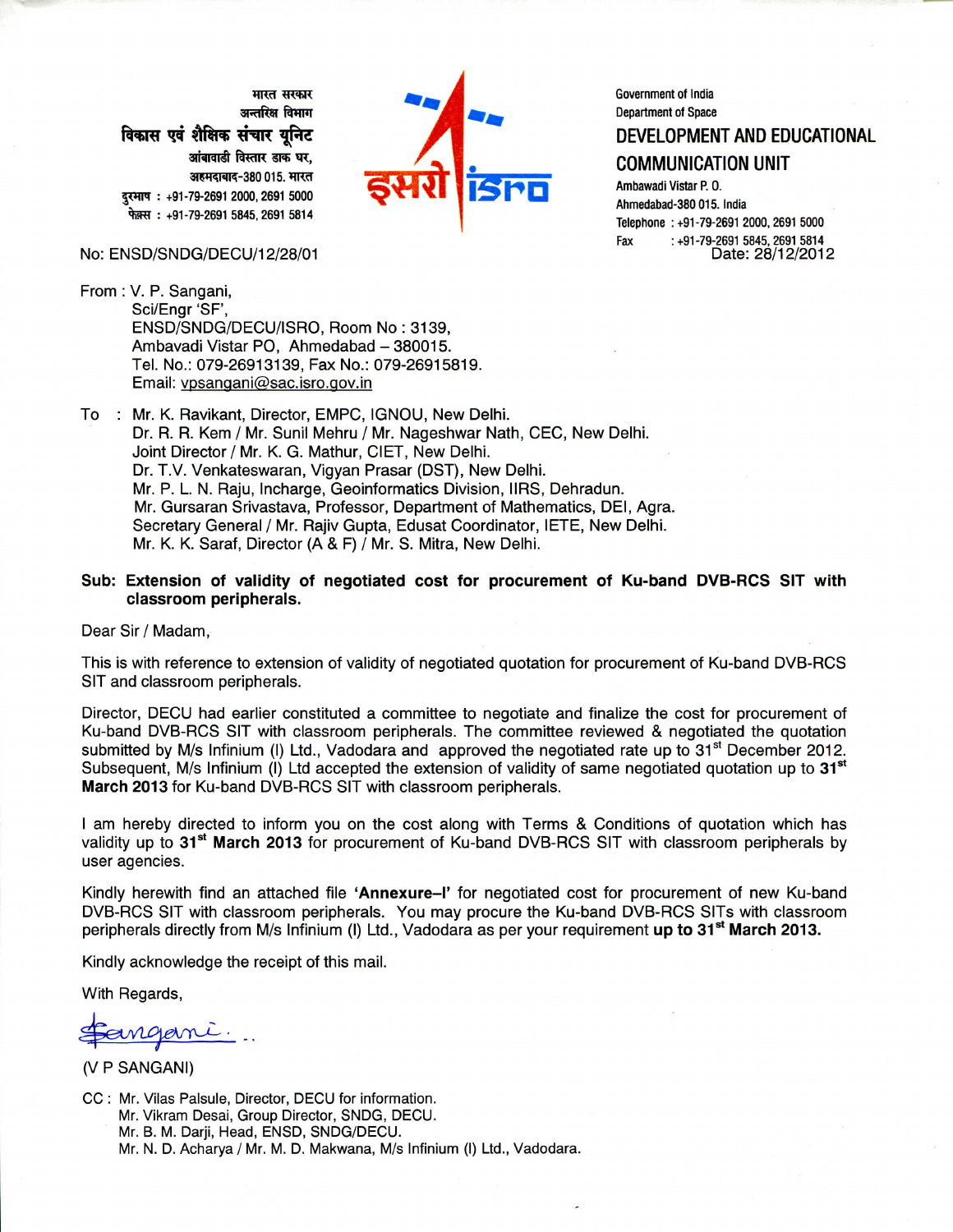# **Annexure I Ku-Band DVB-RCS SIT with classroom peripheral**

| Sr. No | <b>ITEM</b>                                                                                                                                                                  | Qty        | <b>Unit Ex-Factory Cost (Rs.)</b>                                                      |         |
|--------|------------------------------------------------------------------------------------------------------------------------------------------------------------------------------|------------|----------------------------------------------------------------------------------------|---------|
| 1.0    | <b>Ku-band SIT</b>                                                                                                                                                           |            |                                                                                        |         |
| 1.1    | 1.2M Antenna with Mount, 2W BUC, IDU and IFL<br>cables (Advantech Satellite Network)                                                                                         | 01         | Qty 01-10<br>89000<br><b>Qty 11-25</b><br>88350<br>Qty<br>$>25$<br>88000               | 89,000  |
| 1.2    | Site Integration Items ( cement blocks, Ethernet cable,<br>AC power cord, IDU mounting plate, consummables)                                                                  |            | <b>Included</b>                                                                        |         |
| 1.3    | Ku Band PLL LNBC                                                                                                                                                             | $01 - 100$ | 11525                                                                                  | 11,525  |
| 2.0    | <b>Classroom End Peripherals</b>                                                                                                                                             |            |                                                                                        |         |
| 2.1    | Video Capture Computer with Win 7 Pro configured<br>(HP Pro 3330 MT) and TFT Monitor 18.5" (or eqvt.)                                                                        | 01         |                                                                                        |         |
| 2.2    | OSPREY Card (230)                                                                                                                                                            | 01         | 82900                                                                                  |         |
| 2.3    | Geforce Graphic card with S-Video and PAL<br>conversion-8400 GS, Sparkle Make or eqvt.                                                                                       | 01         |                                                                                        |         |
| 2.4    | Compatible Antivirus Software with one year license-<br>McAfee                                                                                                               | 01         |                                                                                        | 238,800 |
| 2.5    | Video Handycam with Tripod (Sony - DCR SX 45E)                                                                                                                               | 01         | 23000                                                                                  |         |
| 2.6    | UHF Wireless Microphone (MIPRO - MH801A)                                                                                                                                     | 01         | 16400                                                                                  |         |
| 2.8    | Speaker with Amplifier and cables (BOSH - LBD 1906,<br>LBD 8973)                                                                                                             | 01         | 16700                                                                                  |         |
| 2.9    | Multimedia Projector (BENQ - MX- 501)                                                                                                                                        | 01         | 42000                                                                                  |         |
| 2.10   | Screen                                                                                                                                                                       | 01         | <b>Screen Included</b>                                                                 |         |
| 2.11   | Student End Software with (Robo Group)- License                                                                                                                              | 01         | 5800<br>TrainNet + LearnMate                                                           |         |
| 2.12   | 1 KVA UPS with Four hour Battery Backup-APC Make<br>SUA 1000 UXI, Batteries are Exide/Amara Raja                                                                             | 01         | <b>With Four Hour Backup</b><br>48000                                                  |         |
| 2.13   | Earthing Kit including earthing and GI Pipe                                                                                                                                  | 01         | 4000                                                                                   |         |
| 2.14   | SMPS battery charger for Batteries                                                                                                                                           | 01         |                                                                                        | 7,500   |
| 3.0    | Two Years AMC after warranty period of equipment on<br>desecration of award issuing authority (Batteries,<br>Projector lamps and all software are not covered under<br>AMC). |            | 8.5% of the total cost of equipments.<br>Escalation per annum is 10% after first year. |         |
| 4.0    | Transportation from Vendor's Godown of all items at<br>Classroom Site.                                                                                                       |            | Actual as applicable on all items                                                      |         |
| 5.0    | Pre installation site survey, Installation, Integration and<br>testing of SIT and Peripherals at Classroom Site.                                                             |            | (SIT + Peripherals)                                                                    | 25,000  |
| 6.0    | Applicable Custom Duty for imported items (where<br>applicable)                                                                                                              |            | <b>Custom Duty included</b>                                                            |         |